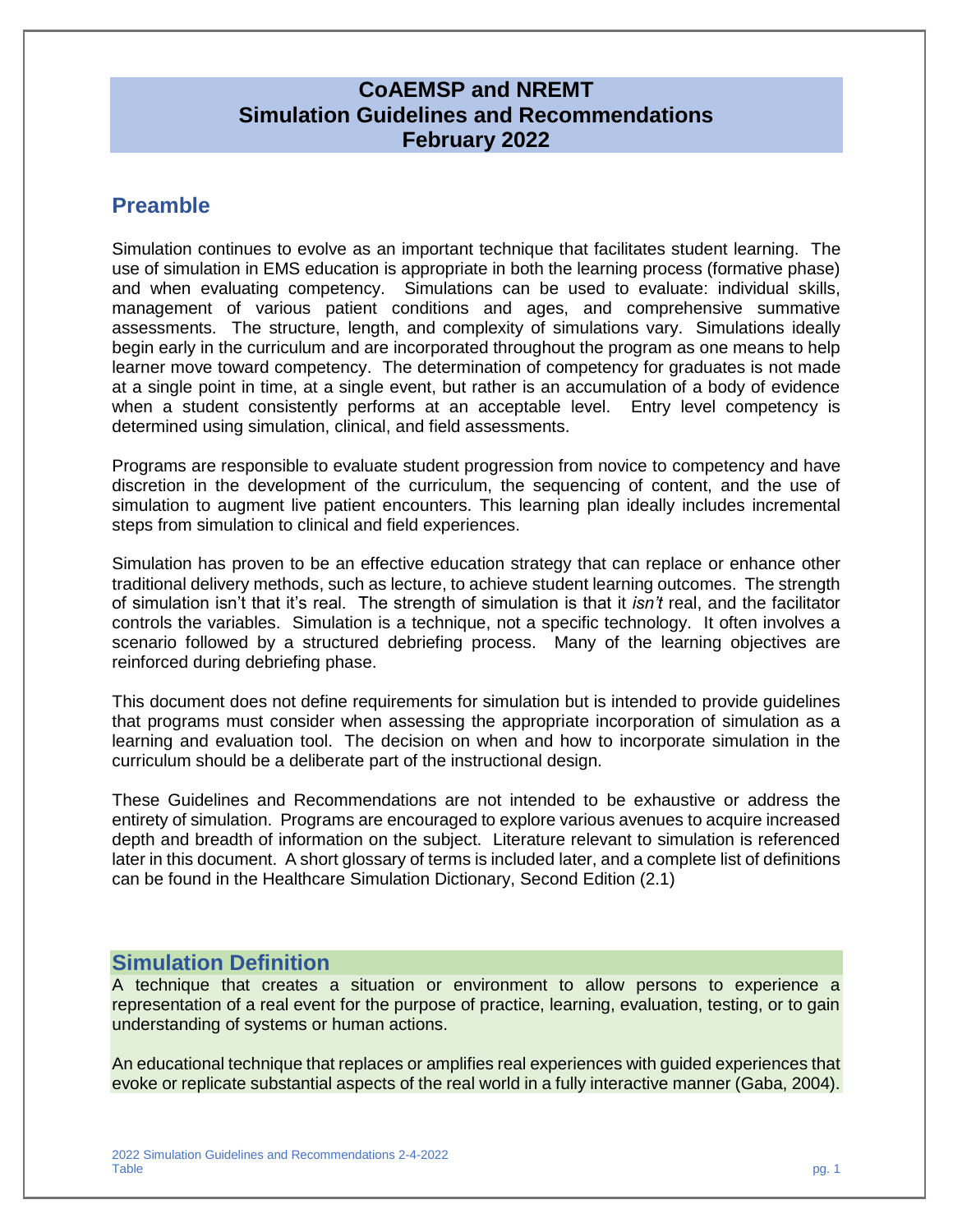| <b>Purpose of simulation in EMS education</b>                                                                                                                                                                                                                                                                                                                              |
|----------------------------------------------------------------------------------------------------------------------------------------------------------------------------------------------------------------------------------------------------------------------------------------------------------------------------------------------------------------------------|
| 1. Provides a learning tool in the development of competency in the following<br>domains:<br>a. Cognitive: clinical judgement, decision making, leadership<br>b. Psychomotor: procedural skills<br>c. Affective: communication, teamwork, empathy, professional behavior                                                                                                   |
| 2. Simulation supplements/augments clinical experiences and provides opportunity<br>for the following:<br>a. Infrequently encountered clinical experiences or skills<br>b. Practice for high acuity and/or low frequency events<br>c. Challenging situations<br>d. Opportunity for repetition and safe practice<br>e. Simulation does not replace all clinical experiences |
| 3. Simulation is a tool for summative verification of competency in a safe<br>environment.<br>a. Allows verification prior to patient encounters<br>b. Provides assessment of student abilities at major points of the education<br>program                                                                                                                                |
| <b>Benefits of Simulation when used appropriately include:</b>                                                                                                                                                                                                                                                                                                             |
| 1. Enhances retention of knowledge                                                                                                                                                                                                                                                                                                                                         |
| 2. Transfers theory into application and problem solving                                                                                                                                                                                                                                                                                                                   |
| Transfers theory into application and problem solving<br>3.                                                                                                                                                                                                                                                                                                                |
| 4. Fosters deeper learning                                                                                                                                                                                                                                                                                                                                                 |
| 5. Synthesizes learning and enables linking to various aspects of the curriculum                                                                                                                                                                                                                                                                                           |
| 6. Fosters teamwork                                                                                                                                                                                                                                                                                                                                                        |
| 7. Builds confidence                                                                                                                                                                                                                                                                                                                                                       |
| 8. Reduces errors and promotes a culture of safety                                                                                                                                                                                                                                                                                                                         |
| 9. Addresses gaps in clinical presentation                                                                                                                                                                                                                                                                                                                                 |
| 10. Improves accessibility to a wide variety of patient conditions                                                                                                                                                                                                                                                                                                         |
| 11. Provides the education program more control over the pace, content, depth and<br>breadth, and variables in the student experiences<br>a. Provides opportunity to include diverse cultural experiences and<br>incorporate cultural humility                                                                                                                             |
| 12. Mimics or creates emotional states present in real situations                                                                                                                                                                                                                                                                                                          |
| 13. Rehearse communication and leadership skills                                                                                                                                                                                                                                                                                                                           |
| 14. Reduces the variation in the assessment of the students                                                                                                                                                                                                                                                                                                                |
| 15. Provides reproducible curriculum for all training                                                                                                                                                                                                                                                                                                                      |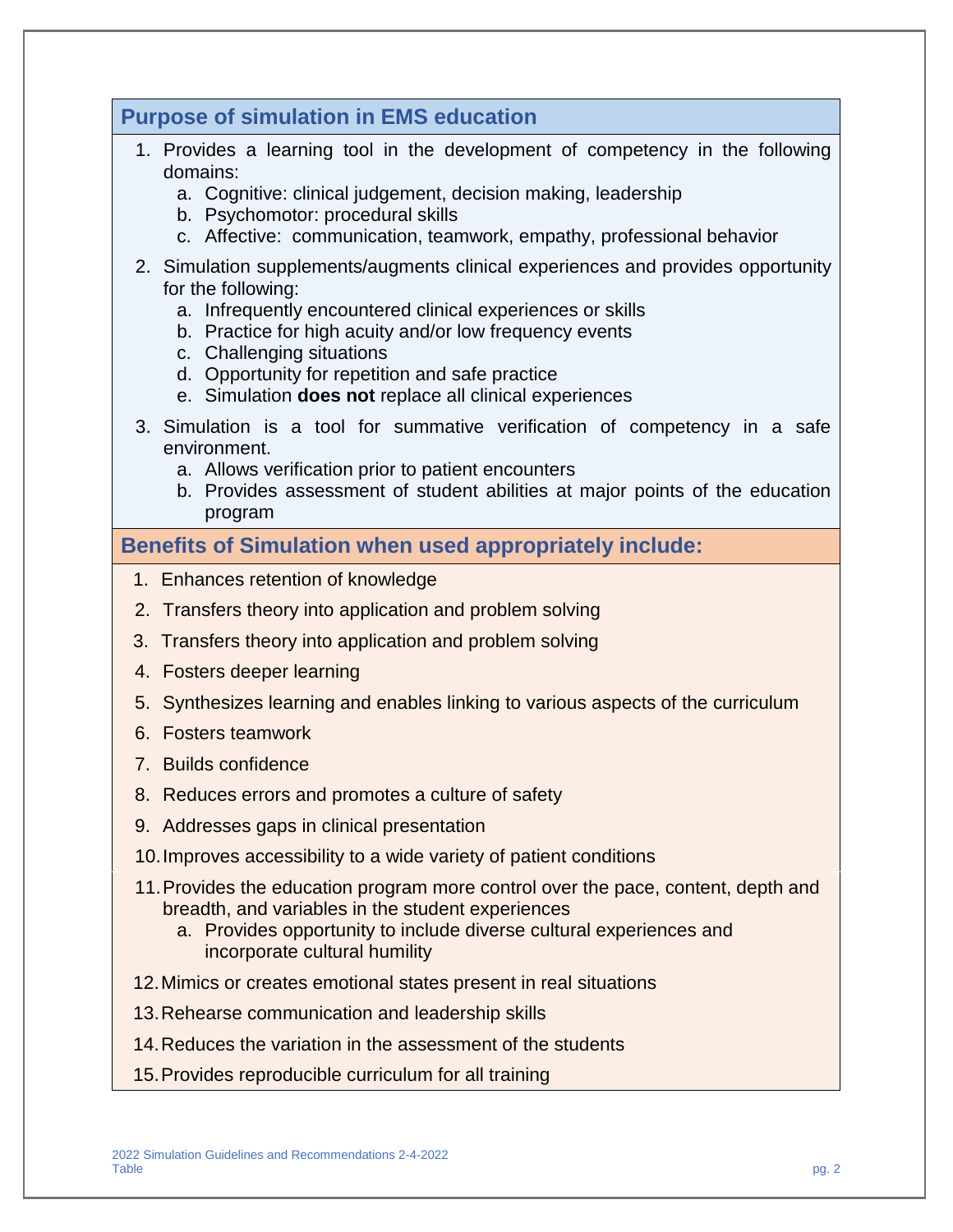# **Cautions when using simulation** 1. Even well-constructed simulations cannot replicate a totally realistic experience 2. Poorly conducted simulations and debriefings can waste time and provide negative reinforcement of learning 3. Simulations can be resource intensive (personnel, equipment) 4. Simulation requires expertise 5. A simulation can lose focus and not fulfill the objectives 6. The simulation can adversely impact well-being and cause psychological trauma for the participants **Simulations enhance skill acquisition and progression** 1. Simulation is a tool to promote skills' progression: task trainer to full out-ofhospital scenario 2. Simulation is based on well-defined objectives 3. High fidelity simulation can begin early in the education program a. High-fidelity refers to simulation experiences that are extremely realistic and provide a high level of interactivity and realism for the learner and can apply to any mode or method of simulation; for example: human, manikin, task trainer, or virtual reality. b. Objectives can evolve as the learner progresses 4. The complexity of the simulation should progress in depth and breadth over time to match the program objectives and assessment of student outcomes 5. The expectation of student performance should increase over time 6. Incorporate multi-disciplinary or inter-disciplinary simulation: IE include other emergency responders, public safety personnel, or other healthcare professionals **Incorporate simulations into the schedule and sequencing** 1. Simulations should correlate with course content 2. Simulations should be part of the curriculum with intentional integration at appropriate points **Simulation is an option to live patient encounters when permitted** 1. Simulation use is defined in the Student Minimum Competency Recommendations (SMC) 2. Simulation is not a replacement for all live patient experiences 3. Simulation can enhance the student's ability to manage subsequent live patient **encounters** 4. Assessments of performance during simulation are more reliable than assessments in the clinical and field environment but may not have the same validity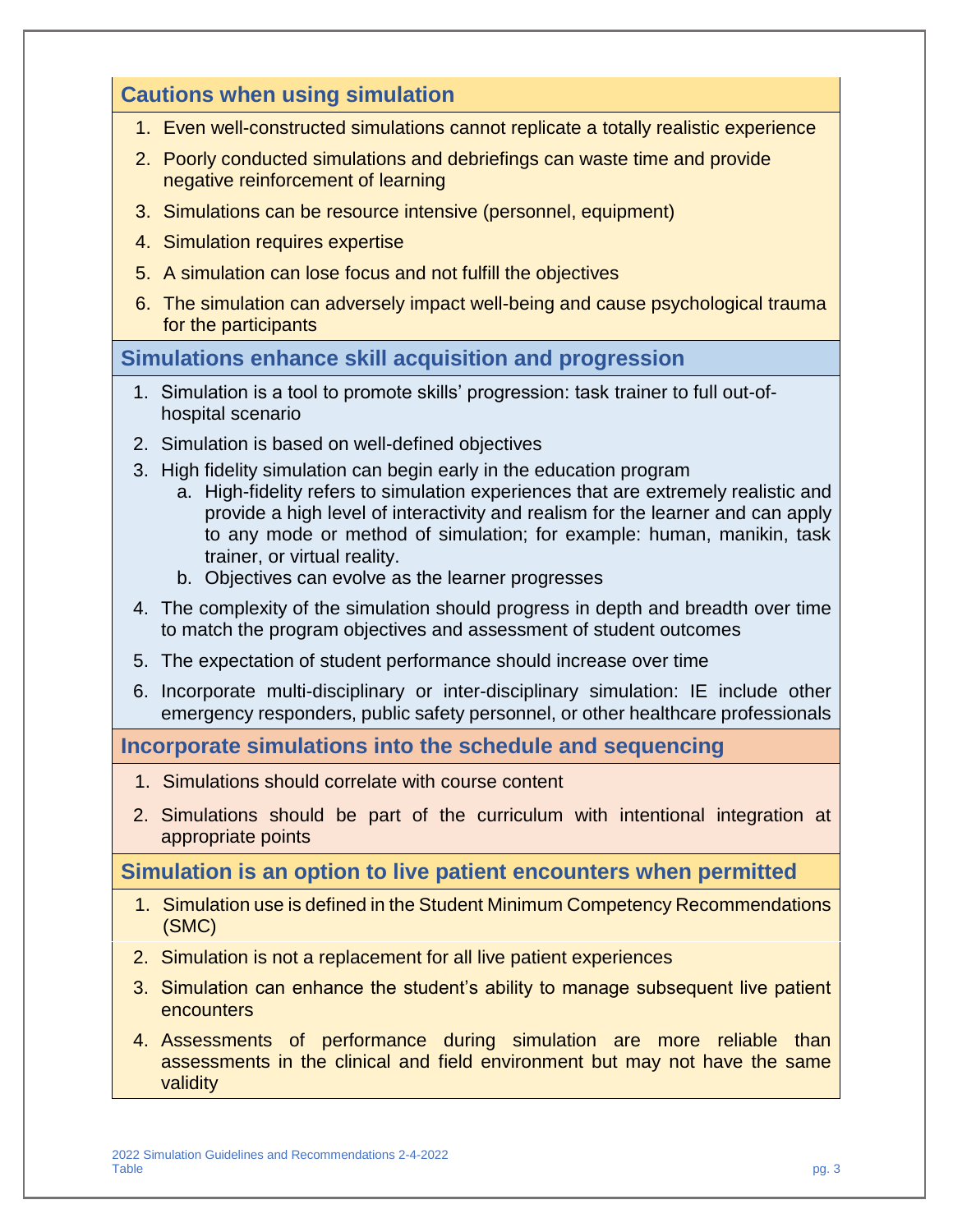# **Ratio of a live patient encounter to a simulated experience**

- 1. There is no recommendation for the number of simulations that can replace a live patient encounter
- 2. The program determines if a ratio is appropriate (IE 1:1, 2:1, or other)
- 3. The use of simulations is related to resources, available course hours, and other factors.
- 4. When simulation is used in lieu of a live patient encounter, the simulation should be high fidelity

## **Simulation plan**

- 1. Defines the framework to conduct a simulation
- 2. Scenario
	- a. The scripts or stories created for instructing the participants, including the simulators, on how to interact with the students
	- b. Provides a framework and flow for the simulation
	- c. A template is an existing or developed document that includes standard elements: goals, objectives, debriefing points, narrative description of clinical simulation, staff requirements, simulation room set-up, simulators, props, simulator operation, time frames, and instructions for standardized patients.
		- i. Commercial scenarios are available and should be used in conjunction with program specific educational objectives
			- Commercial scenarios or templates should be evaluated for clinical accuracy and appropriateness for the student level
			- Templates should be validated by the program
		- ii. Students may develop scenarios as a learning activity
- 3. Technology/Strategies
	- a. Technology is employed as indicated for the scenario
	- b. Technology and strategies are based on the scenario objectives
	- c. A collection of definitions can be found in the Healthcare Simulation Dictionary: <https://www.ssih.org/dictionary>
- 4. Potential participants are based on learning objectives and include:
	- a. Faculty (evaluator, observer, simulation operator)
	- b. Students: roles include team leader, team members, peer evaluator
	- c. Confederates (family, friends, bystanders)
	- d. Other emergency responders or personnel
	- e. Simulated patient
	- f. Standardized patient
- 5. Objectives
	- a. Define expected measurable learner outcomes
	- b. May include cognitive, psychomotor, and affective domains
	- c. Objectives are based on where the simulation occurs in the sequencing of course material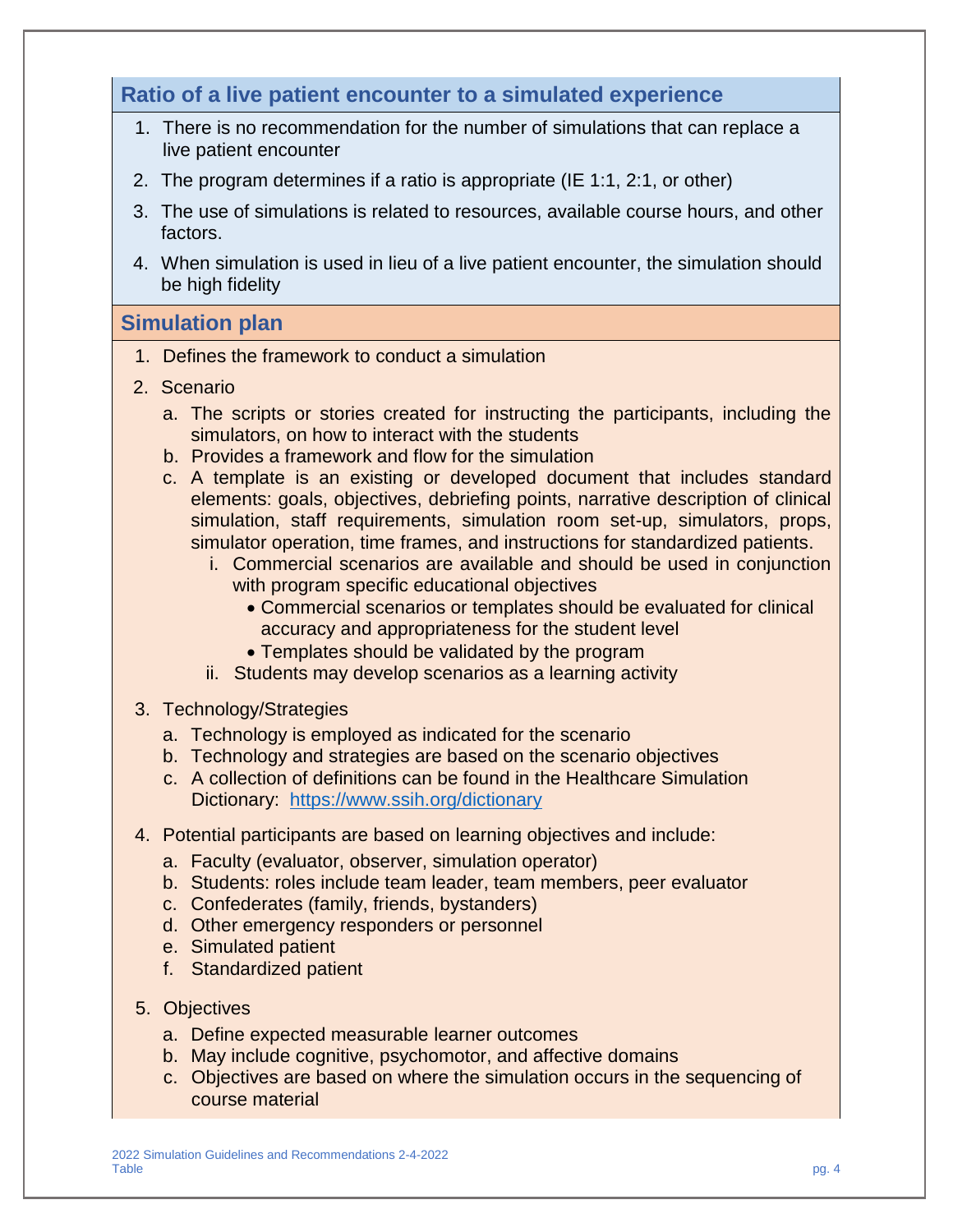- 6. Equipment appropriate to the scenario and includes the following:
	- a. Medical and other EMS equipment such as walkie talkies
	- b. Props that relate to the scenario (visual, tactile, olfactory, auditory)
	- c. Task trainers or manikins
	- d. Recording, storage, and review capability
- 7. Environmental fidelity
	- a. Replicates reality and appearance of an actual environment
	- b. Incorporates suspension of disbelief
	- c. Patients should reflect the diversity and inclusiveness of various cultures and communities
	- d. Dedicated space that recreates an environment is ideal (bedroom, bathroom, living room, etcetera)
	- e. Other elements can include: ambulance (simulated or actual), hazards, other distractors
- 8. Pre-briefing
	- a. Establishes a safe environment (physical and psychological)
	- b. Consider a fiction contract
	- c. Includes all participants
	- d. Outlines expectations of learners: interaction with environment and the patient
	- e. Provides time for learners to establish a plan
	- f. Assign roles for competency evaluation: terminal assessment of skills and patient management
	- g. Allow for familiarization with equipment
- 9. The Session
	- a. Establish a time frame (length of session)
	- b. Simulation does not have to run to completion if primary learning objectives have been met
	- c. Student to instructor ratios are based on the scenario
	- d. Provide cueing/prompting as appropriate
	- e. Interject or interrupt as appropriate
	- f. Establish the role of evaluators (if more than one)
	- g. Record session if applicable
	- h. Monitor safety
	- i. Conclude the session based on the objectives

### 10.Debriefing

- a. Provide guided self-reflection: cognitive, affective elements, reactions
- b. Feedback is based on the objectives and desired outcomes
- c. Explore positive components and constructive feedback
- d. Move toward assimilation and accommodation of learning for future situations
- e. Foster clinical judgement and critical thinking
- f. Use accepted framework for the debriefing session (various models of debriefing are available and published)
- g. Conduct the debriefing as soon as possible after the session
- h. Length of the debriefing session depends on the complexity of the situation
- i. Review documentation of patient care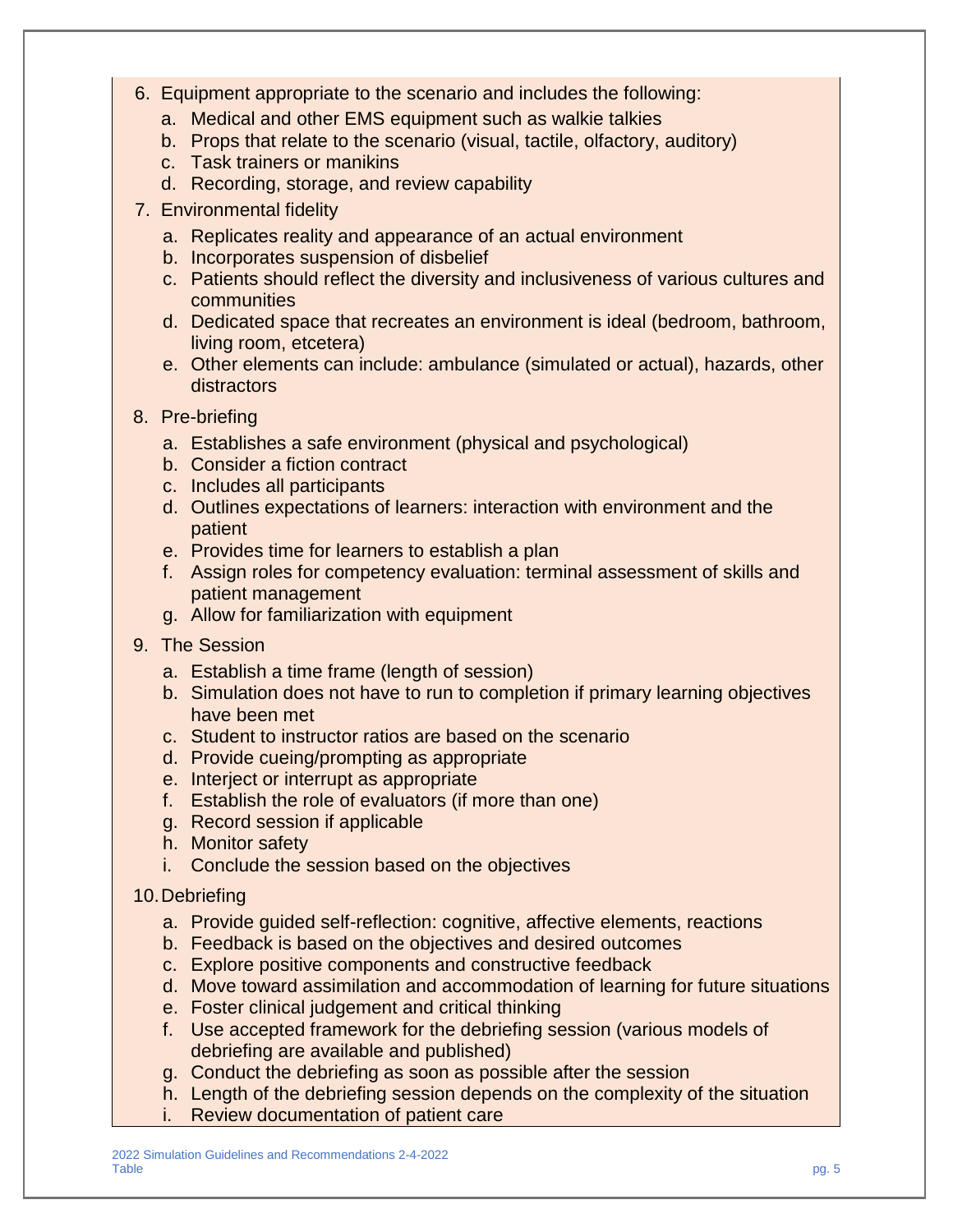- j. Significant learning should occur during the debriefing session making it an essential component of the simulation
- k. Additional learning activities may be integrated before and/or after the simulation to address knowledge or skill gaps

## **Assessment tools and rubrics**

- 1. Design of the simulation assessment tool includes the following:
	- a. Limited number of assessed components
		- i. Component should be observable and not require a secondary judgement of the action
	- b. Assessment scoring per component should be yes/no and not a multiple rating scale
	- c. Identify critical criteria (trap door scoring or mandatory actions)
- 2. Assessment tool should be linked to the scenario and the objectives
- 3. Analysis includes:
	- a. Interrater reliability
	- b. Degree to which the scenario assessment tool measures the same way each time it is used under the same conditions
- 4. Validation is required for high-stakes assessments
	- a. Requires faculty and other subject matter expert review
	- b. Successful performance is aligned with the expected learner outcome
	- c. Medical Director review is required
	- d. The scenario design should be a reasonable facsimile of a patient encounter
- 5. Standard setting includes how to set pass/fail criteria if indicated a. Establish if a time frame is required
	-

### **Documentation**

- 1. Formative scenarios: program determines:
	- a. Number of performances required
	- b. Instructor versus peer monitored
	- c. Instructor versus peer evaluation
- 2. Tracking must include unsuccessful attempts
- 3. Competency
	- a. Ensure sufficient assessments (formative and summative) to demonstrate consistent performance at an acceptable level culminating in the decision of entry level terminal competency
	- b. Documentation of appropriate competencies is required prior to patient contact in the clinical or field environment
- 4. Approvals/endorsement for integration of simulation into the curriculum and required tracking and reporting are to be obtained from the following:
	- a. Faculty
	- b. Medical Director
	- c. Advisory Committee
- 5. Other considerations
	- a. When exceptions occur, such as substituting simulation for a live patient encounter, document the what/why/discussions/approvals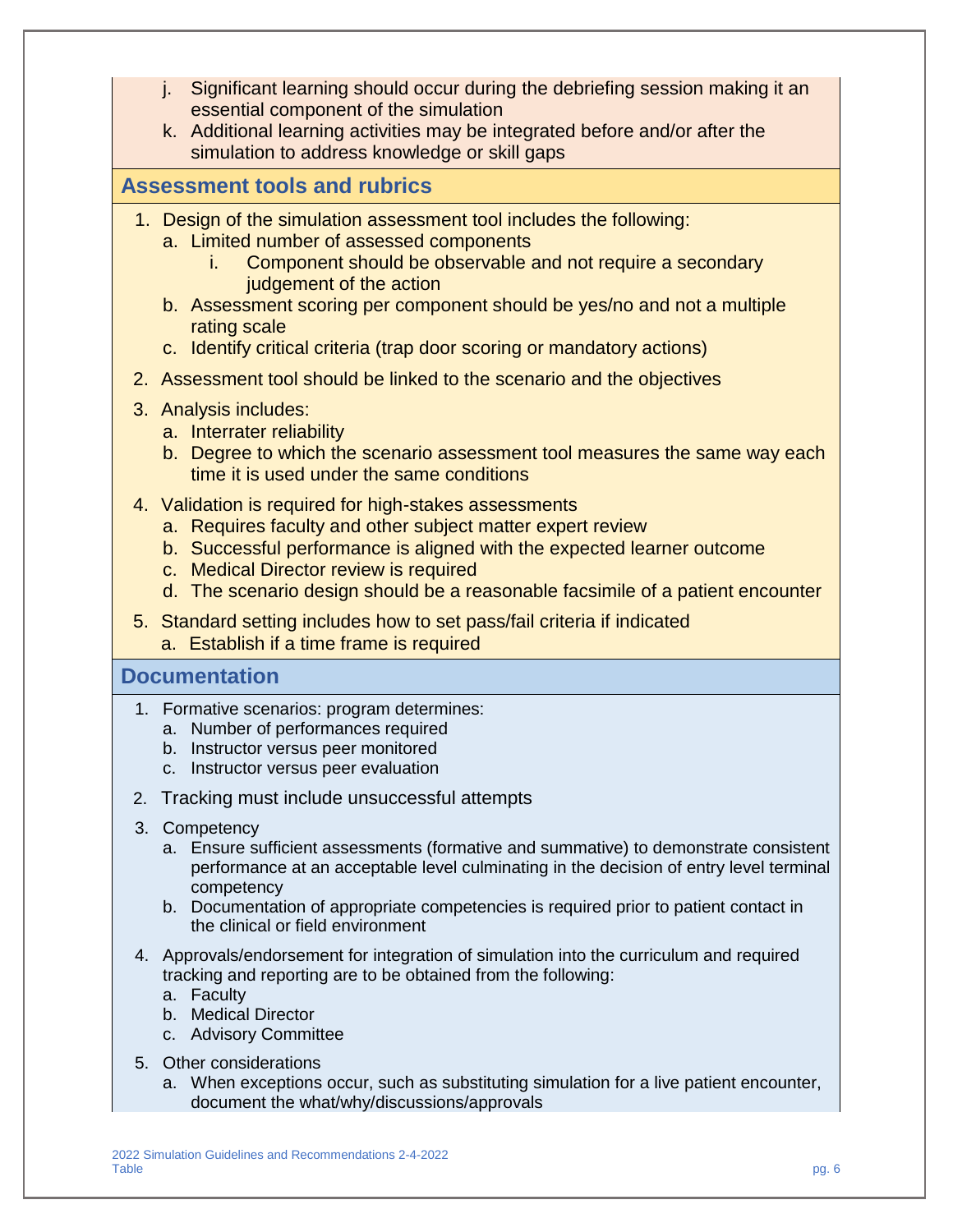- b. Interdisciplinary simulations are valuable tools and may depend on resources available to the program
- c. Recognize when a student has been psychologically impacted by the scenario and provide support
- d. Simulation must comply with institutional policy and state or other regional regulations
- 6. Accommodations
	- a. Reasonable student accommodations may be appropriate in certain circumstances
	- b. Establish a policy for student accommodations when requested
- 7. Key points: simulation and the CoAEMSP Student Minimum Competency Recommendations (SMC)
	- a. Simulation is allowed as indicated in the CoAEMSP Student Minimum Competency Recommendations
	- b. A simulation that is used in lieu of a live patient experience must include a minimum of scene management, patient assessment, and treatment as appropriate based on differential diagnosis
	- c. The simulation must be high-fidelity (realistic conditions)
	- d. Motor skills that are initially best learned and assessed on task trainers should then be assessed in the context of high-fidelity simulation, especially when used in lieu of live encounters
	- e. Programs are encouraged to provide education for faculty on effective use of simulation

### **Literature support for simulation recommendations: References**

- Alexander, M., Durham, C. F., Hooper, J. I., Jeffries, P. R., Goldman, N., Kardong-Edgren, S. "Suzie," Kesten, K. S., Spector, N., Tagliareni, E., Radtke, B., & Tillman, C. (2015). NCSBN Simulation Guidelines for Prelicensure Nursing Programs. *Journal of Nursing Regulation*, *6*(3), 39–42. https://doi.org/10.1016/S2155-8256(15)30783-3
- Cash, R. E., Leggio, W. J., Powell, J. R., McKenna, K. D., Rosenberger, P., Carhart, E., Kramer, A., March, J. A., Panchal, A. R., & for the Pandemic Educational Effects Task Force. (2021). Emergency medical services education research priorities during COVID‐19: A modified Delphi study. *Journal of the American College of Emergency Physicians Open*, *2*(4). https://doi.org/10.1002/emp2.12543
- Cook, D. A., Hatala, R., Brydges, R., Zendejas, B., Szostek, J. H., Wang, A. T., Erwin, P. J., & Hamstra, S. J. (2011). Technology-Enhanced Simulation for Health Professions Education: A Systematic Review and Meta-analysis. *JAMA*, *306*(9). https://doi.org/10.1001/jama.2011.1234
- Curl, E. D., Smith, S., Chisholm, L. A., McGee, L. A., & Das, K. (2016). Effectiveness of Integrated simulation and clinical experiences compared to traditional clinical experiences for nursing students. *Nursing Education Perspectives*, *37*(2), 72–77.
- Decker, S., Alinier, G., Crawford, S. B., Gordon, R. M., Jenkins, D., & Wilson, C. (2021). Healthcare Simulation Standards of Best PracticeTM The Debriefing Process. *Clinical Simulation in Nursing*, *58*, 27–32. https://doi.org/10.1016/j.ecns.2021.08.011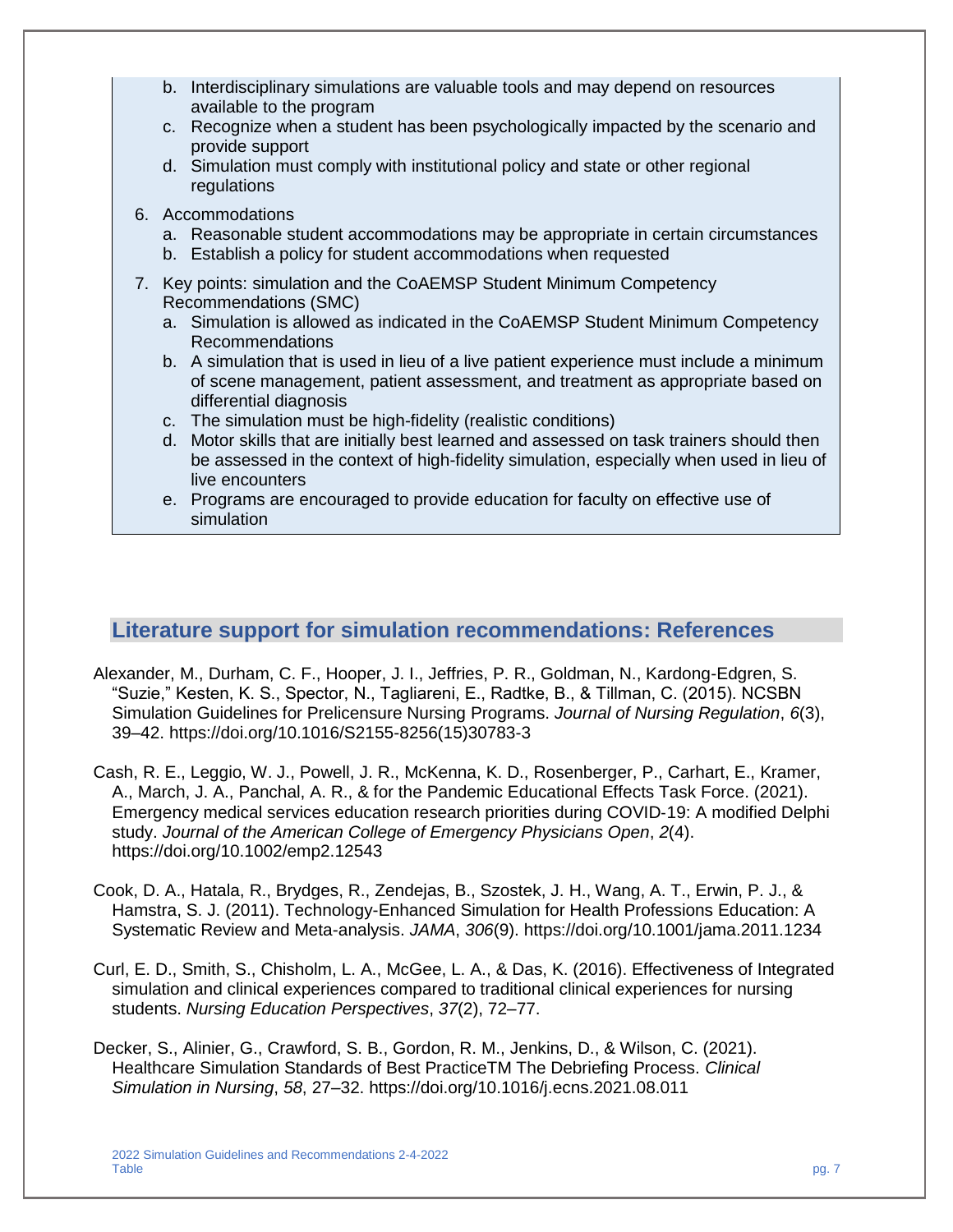- Foronda, C. L., Baptiste, D.-L., Pfaff, T., Velez, R., Reinholdt, M., Sanchez, M., & Hudson, K. W. (2018). Cultural Competency and Cultural Humility in Simulation-Based Education: An Integrative Review. *Clinical Simulation in Nursing*, *15*, 42–60. https://doi.org/10.1016/j.ecns.2017.09.006
- Foronda, C. L., Fernandez-Burgos, M., Nadeau, C., Kelley, C. N., & Henry, M. N. (2020). Virtual Simulation in Nursing Education: A Systematic Review Spanning 1996 to 2018. *Simulation in Healthcare: Journal of the Society for Simulation in Healthcare*, *15*(1), 46–54. https://doi.org/10.1097/SIH.0000000000000411
- Goldberg, S., Storie, V., & Eyre, A. (2021). Simulation in Emergency Medical Services. In C. Strother, Y. Okuda, N. Wong, & S. McLaughlin (Eds.), *Comprehensive Healthcare Simulation: Emergency Medicine* (pp. 189–194). Springer International Publishing. https://doi.org/10.1007/978-3-030-57367-6\_18
- Gordon, J. A. (2012). As accessible as a book on a library shelf: the imperative of routine simulation in modern health care. *Chest*, *141*(1), 12–16.
- Hayden, J. K., Smiley, R. A., Alexander, M., Kardong-Edgren, S., & Jeffries, P. R. (2014). The NCSBN National Simulation Study: A Longitudinal, Randomized, Controlled Study Replacing Clinical Hours with Simulation in Prelicensure Nursing Education. *Journal of Nursing Regulation*, *5*(2), S3–S40. https://doi.org/10.1016/S2155-8256(15)30062-4
- Jeffries, P. (2005). A Framework for Designing, Implementing, and Evaluating Simulations Used as Teaching Strategies in Nursing. *Nursing Education Perspectives*, *26*(2), 96–103.
- Johnson, B. K. (2019). Simulation Observers Learn the Same as Participants: The Evidence. *Clinical Simulation in Nursing*, *33*, 26–34. https://doi.org/10.1016/j.ecns.2019.04.006
- Lioce, L. (Ed.). (2020). *Healthcare Simulation Dictionary* (Second). Agency for Healthcare Research and Quality. https://doi.org/10.23970/simulationv2
- McDermott, D. S., Ludlow, J., Horsley, E., & Meakim, C. (2021). Healthcare Simulation Standards of Best PracticeTM Prebriefing: Preparation and Briefing. *Clinical Simulation in Nursing*, *58*, 9– 13. https://doi.org/10.1016/j.ecns.2021.08.008
- McGahie, W., Barstuk, J., & Wayne, D. (2020). *Comprehensive healthcare simulation: mastery learning in health professions education*. Springer Nature.
- McMahon, E., Jimenez, F. A., Lawrence, K., & Victor, J. (2021). Healthcare Simulation Standards of Best PracticeTM Evaluation of Learning and Performance. *Clinical Simulation in Nursing*, *58*, 54–56. https://doi.org/10.1016/j.ecns.2021.08.016
- McNally, K., Walker, A., Elahi, N., Ganti, L., Patel, P., Van Dillen, C., & Vera, A. (2021). 185 Impact of Virtual Simulation to Teach EMS Personnel Respiratory Failure Management During the COVID- 19 Pandemic. *Annals of Emergency Medicine*, *78*(4), S74. https://doi.org/10.1016/j.annemergmed.2021.09.196
- Miller, C., Deckers, C., Jones, M., Wells-Beede, E., & McGee, E. (2021). Healthcare Simulation Standards of Best PracticeTM Outcomes and Objectives. *Clinical Simulation in Nursing*, *58*, 40– 44. https://doi.org/10.1016/j.ecns.2021.08.013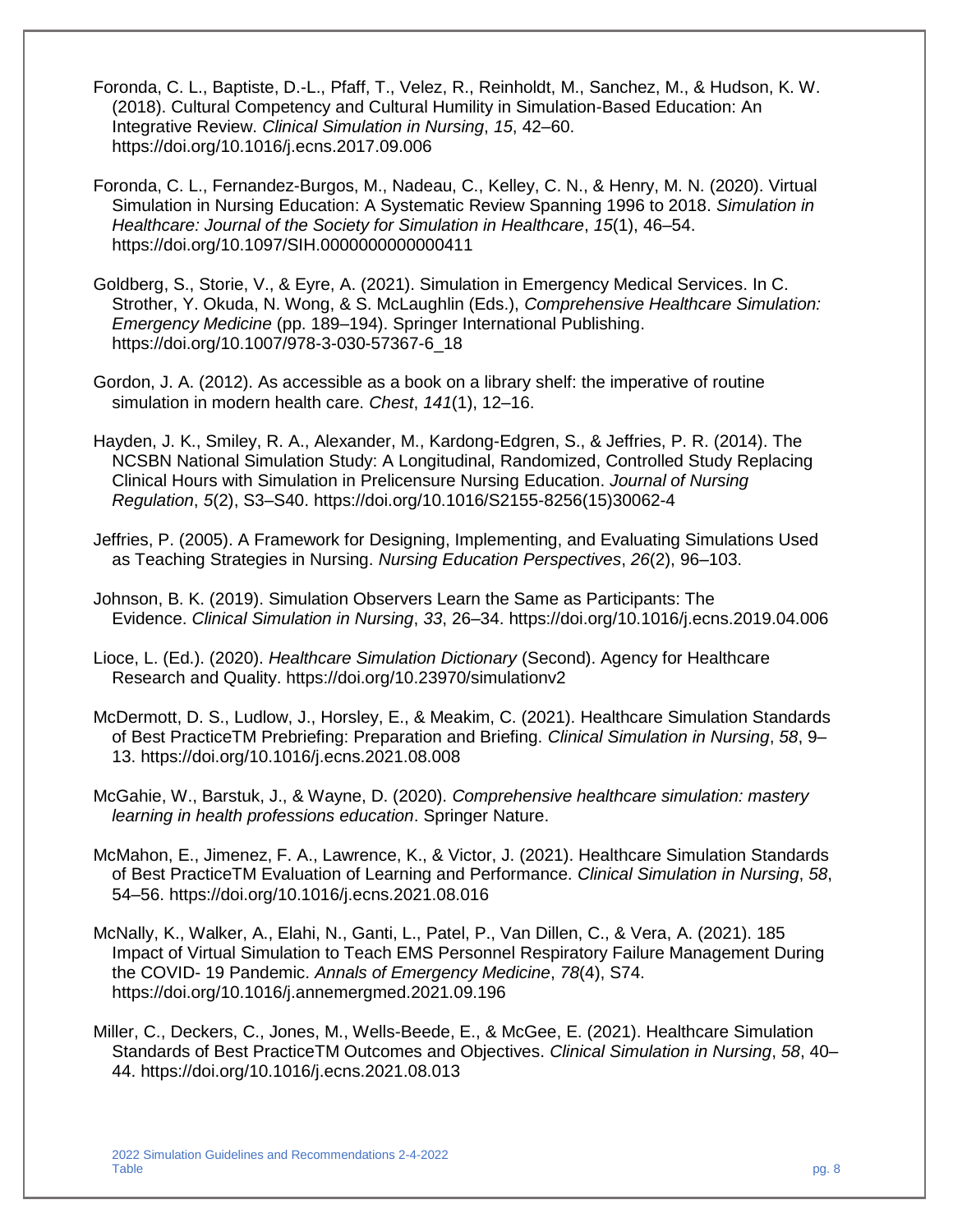- Murray, B., Judge, D., Morris, T., & Opsahl, A. (2019). Interprofessional education: A disaster response simulation activity for military medics, nursing, & paramedic science students. *Nurse Education in Practice*, *39*, 67–72. https://doi.org/10.1016/j.nepr.2019.08.004
- Rizzolo, M. A., Kardong-Edgren, S., Oermann, M. H., & Jeffries, P. R. (2015). The National League for Nursing Project to Explore the Use of Simulation for High-Stakes Assessment: Process, Outcomes, and Recommendations: *Nursing Education Perspectives*, *36*(5), 299–303. https://doi.org/10.5480/15-1639
- Rutherford-Hemming, T. (2015). Determining content validity and reporting a content validity index for simulation scenarios. *Nursing Education Perspectives*, *36*(6), 389–393. https://doi.org/10.5480/15-1640
- Stiggins, R. (1987). NCME Instructional Module on Design and Development of Performance Assessments. *Instructional Topics in Educational Measurement*.
- Strother, C., Okuda, Y., Wong, N., & McLaughlin, S. (2021). *Comprehensive healthcare simulation: emergency medicine*. https://doi.org/10.1007/978-3-030-57367-6
- Sullivan, N., Swoboda, S. M., Breymier, T., Lucas, L., Sarasnick, J., Rutherford-Hemming, T., Budhathoki, C., & Kardong-Edgren, S. (Suzie). (2019). Emerging Evidence Toward a 2:1 Clinical to Simulation Ratio: A Study Comparing the Traditional Clinical and Simulation Settings. *Clinical Simulation in Nursing*, *30*, 34–41. https://doi.org/10.1016/j.ecns.2019.03.003
- Todd, M., Manz, J. A., Hawkins, K. S., Parsons, M. E., & Hercinger, M. (2008). The Development of a Quantitative Evaluation Tool for Simulations in Nursing Education. *International Journal of Nursing Education Scholarship*, *5*(1), 1–17. https://doi.org/10.2202/1548-923X.1705
- Walshe, N., O'Brien, S., Hartigan, I., Murphy, S., & Graham, R. (2014). Simulation Performance Evaluation: Inter-rater Reliability of the DARE2-Patient Safety Rubric. *Clinical Simulation in Nursing*, *10*(9), 446–454. https://doi.org/10.1016/j.ecns.2014.06.005
- Watts, P. I., McDermott, D. S., Alinier, G., Charnetski, M., Ludlow, J., Horsley, E., Meakim, C., & Nawathe, P. A. (2021). Healthcare Simulation Standards of Best PracticeTM Simulation Design. *Clinical Simulation in Nursing*, *58*, 14–21. https://doi.org/10.1016/j.ecns.2021.08.009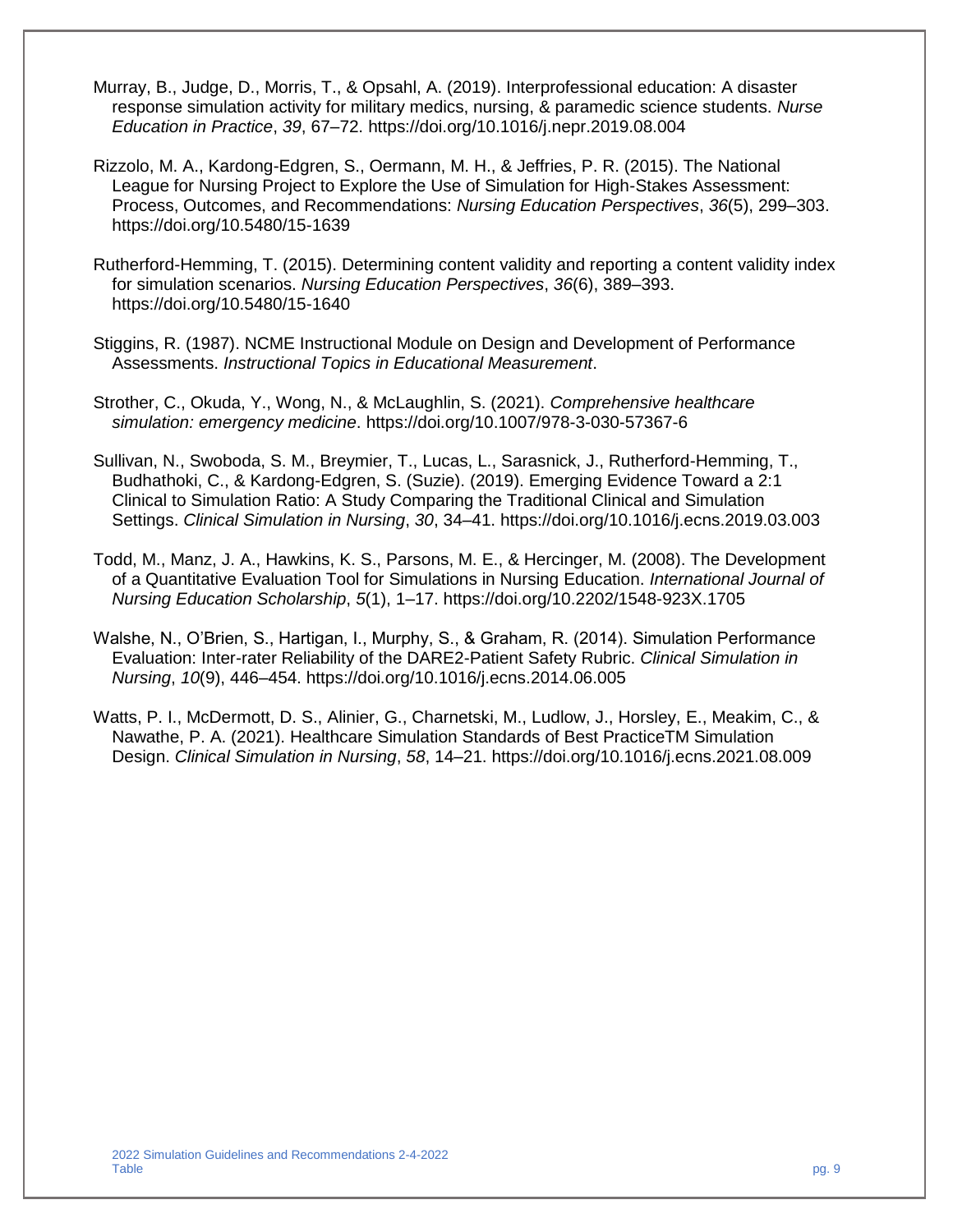#### **Glossary**

The following is a partial list definition of key terms used int the context of this document.

#### **Competent**

Demonstrated characteristics of proven ability to perform consistently at an acceptable level.

#### **Competency**

The state of being competent.

#### **Competency assessment**

Measurements of progress related to knowledge, skills, and attitudes.

#### **Competency evaluation process**

Process to review a series of assessments that provide a body of evidence by the faculty, preceptors, Program Director, and Medical Director, to determine if the individual has demonstrated consistent performance at an acceptable level.

#### **Fiction contract**

Concept that encourages participants to put aside their disbelief and accept the simulated exercise as being real.

#### **Fidelity**

The degree to which the simulation replicates the real event and/or workplace; this includes physical, psychological, and environmental elements.

#### **Formative assessment**

A type of assessment "wherein the facilitator's focus is on the participant's progress toward goal attainment through preset criteria; a process for an individual or group engaged in a simulation activity for the purpose of providing constructive feedback for that individual or group to improve".

#### **High-stakes assessment**

A type of assessment (sometimes called an evaluation) "associated with a simulation activity that has a major academic, educational, or employment consequence (such as a grading decision, including pass or fail implications."

#### **Patient**

An individual encountered in a clinical or field environment presenting with a potential medical condition.

#### **Simulated patient**

An individual who is trained to portray a real patient in order to simulate a set of symptoms or problems used for health care education, evaluation, and research.

#### **Standardized patient**

An individual trained to portray a patient with a specific condition in a realistic, standardized, and repeatable way and where portrayal/presentation varies based only on